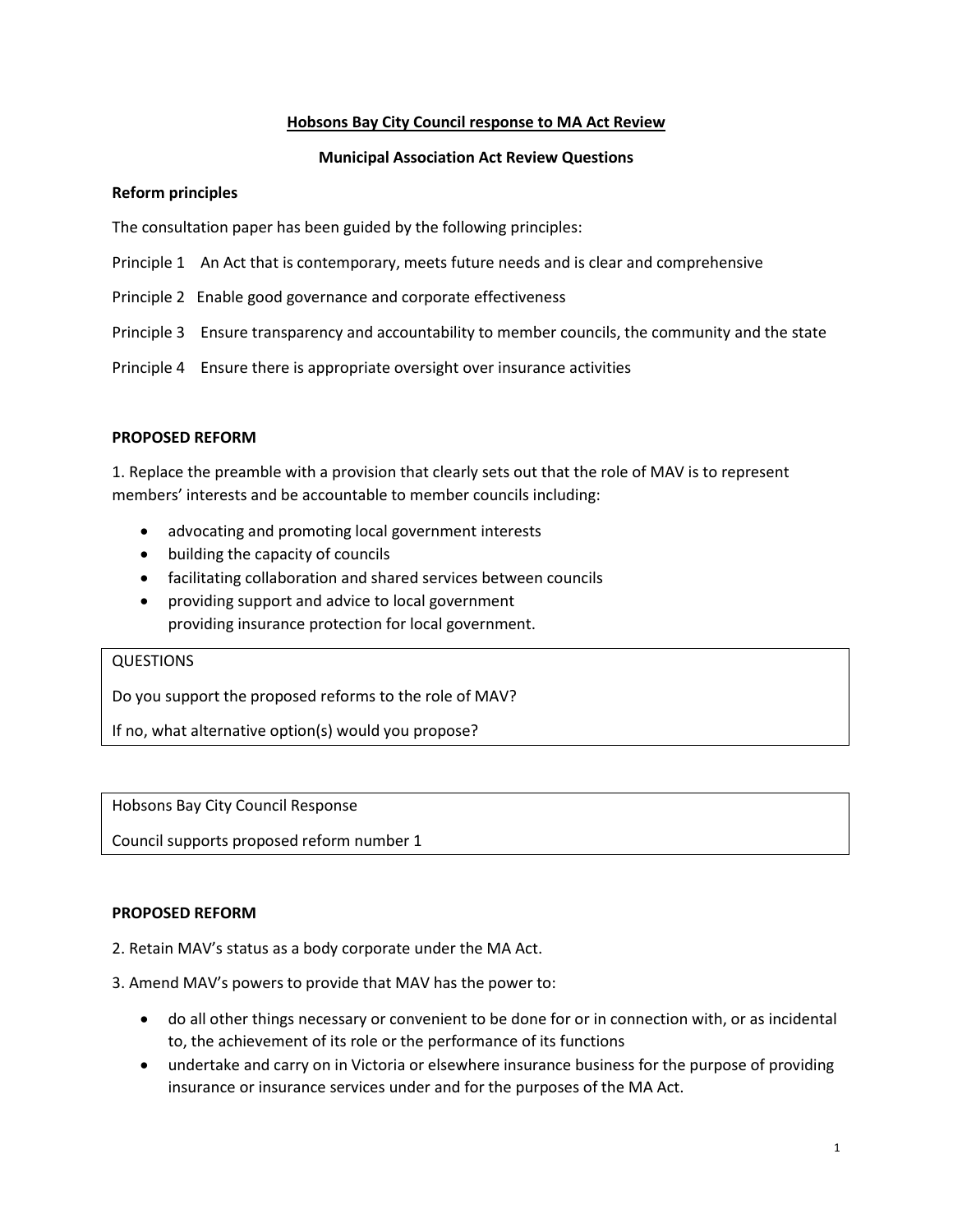# QUESTIONS

Do you support the proposed amendments to MAV's powers as a body corporate?

If no, what alternative option(s) would you propose?

Hobsons Bay City Council Response

Council supports proposed reform number 2 and 3

# **PROPOSED REFORMS**

4. Provide that each council has a right to appoint a councillor from that council as their representative and that these representatives constitute MAV.

# **QUESTIONS**

Do you support making clear that each council has a right to appoint one of their councillors as their MAV representative?

If no, what alternative option(s) would you propose?

Hobsons Bay City Council Response

Council supports proposed reform number 4

### **PROPOSED REFORM**

5. Insert a provision that provides that the appointed representatives are responsible for:

- determining the rules of the association
- appointing the president and board of management
- determining the strategic direction of MAV.

### QUESTIONS

Do you support the inclusion of responsibilities for the appointed representatives?

If no, what alternative option(s) would you propose?

Hobsons Bay City Council Response

The number of members should be stated and be regionally grouped. This will ensure a cross section of Councils are represented.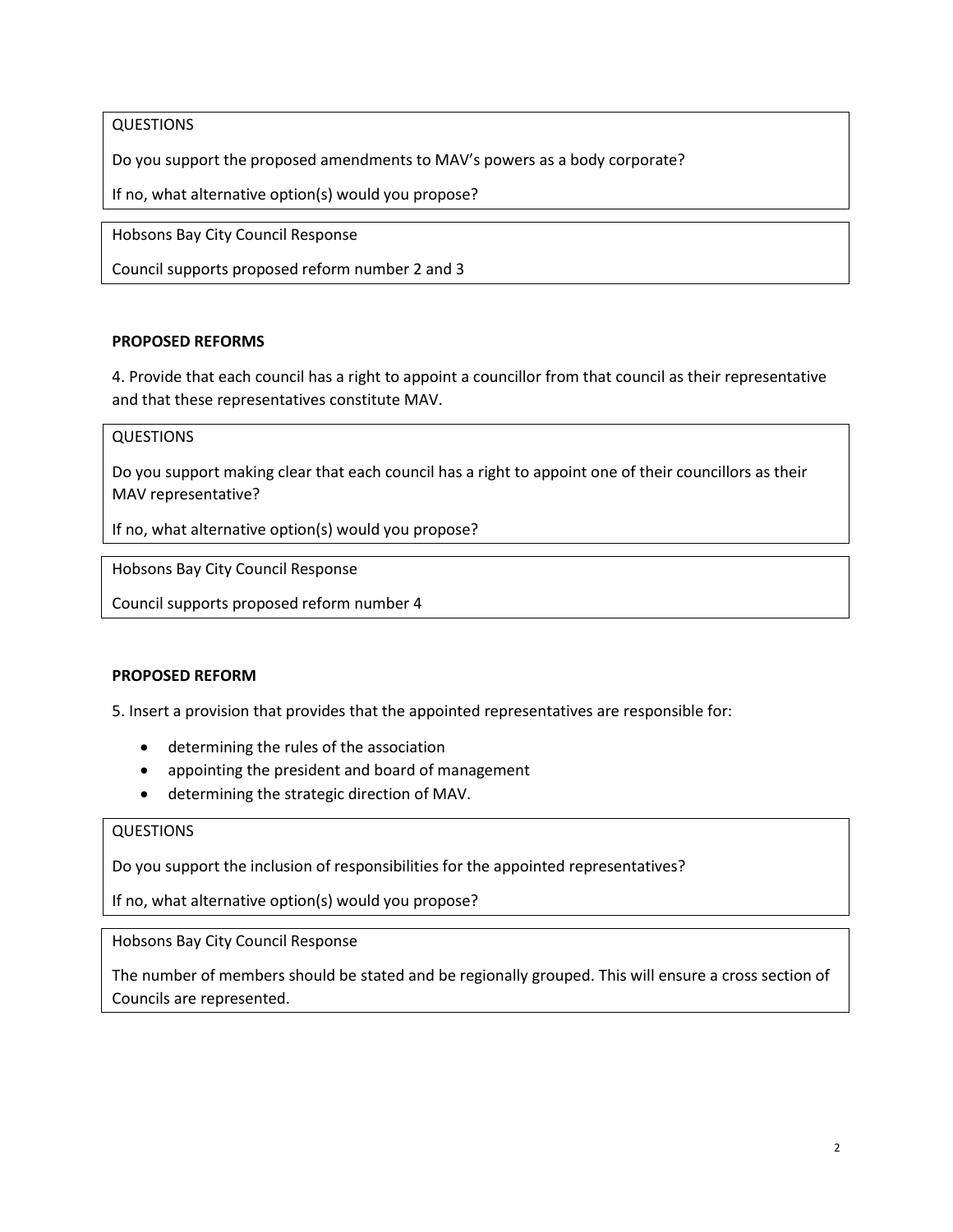# **PROPOSED REFORMS**

6. Provide MAV the power to make rules for the management of MAV.

7. Provide that a rule that is inconsistent with the Municipal Association Act or contrary to law is of no effect.

8. Provide that the following matters must be provided for in the rules:

- annual fees
- rights, obligations and liabilities of members
- the election of the President and board of management
- procedures for assessing the performance of the board of management and dealing with governance failures.

9. Provide that the rules may be amended, removed or remade if 60 per cent of the representatives vote in favour of the change.

### QUESTIONS

Do you support the proposal that the State Council have the power to make or amend the MAV Rules?

If no, what alternative approval process would you propose?

Hobsons Bay City Council Response

Council asks how the dismissal of the board or individual board members is triggered, by what method; and by whom?

Council asks how the 'rules' which are the responsibility of MAV, are monitored, measured and enforced?

### **PROPOSED REFORMS**

10. Provide for MAV to have in place a board of management with functions to include:

- the sound and prudent management of the affairs of MAV
- excising the powers of MAV (including the power of delegation)
- providing general directions as to the performance of MAV's functions and the achievement of its objectives
- reporting on MAV's performance and financial transactions
- monitoring the performance of its Chief Executive Officer.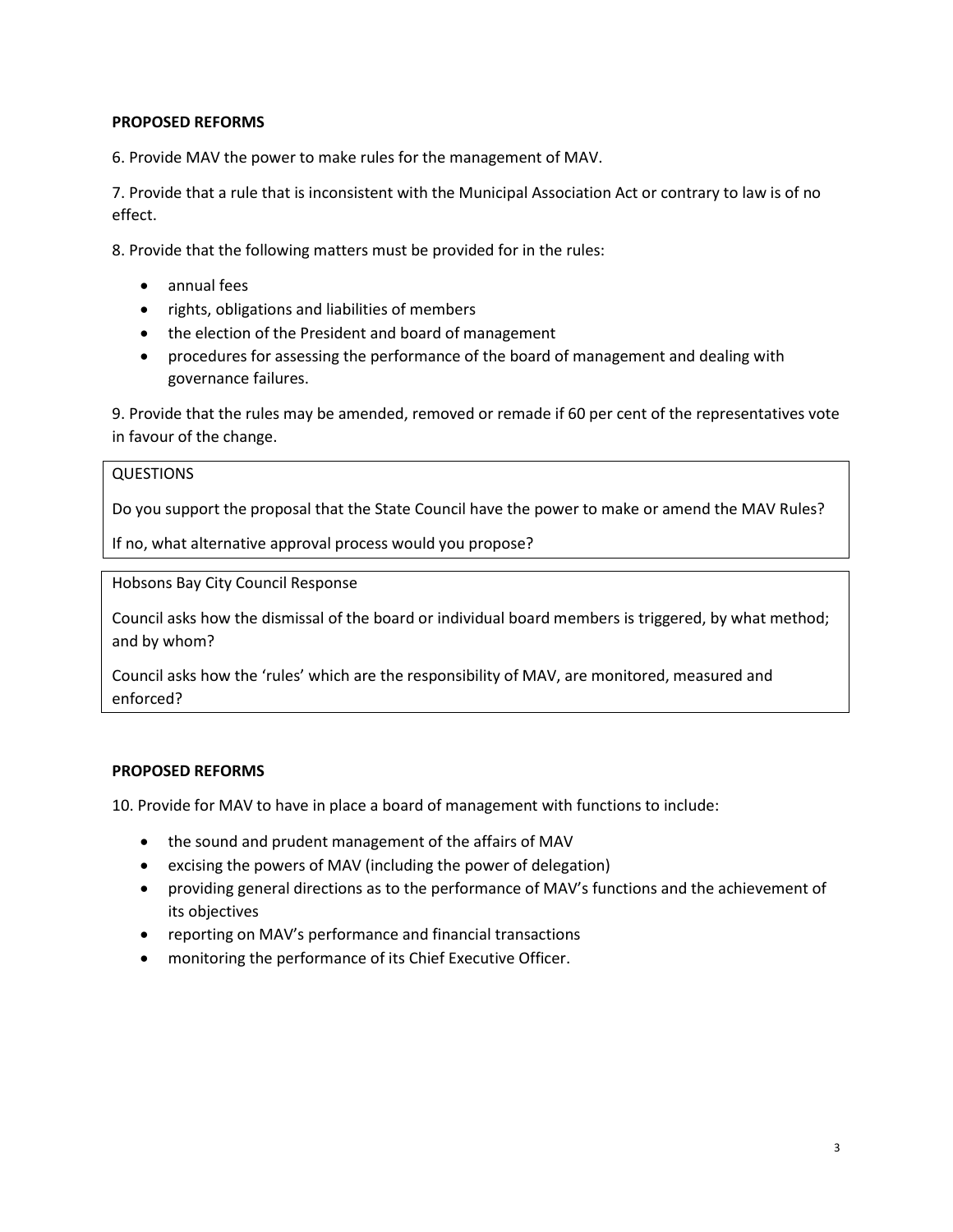11. Provide that the board of management must have mechanisms in place for monitoring the exercise of delegated authority.

### QUESTIONS

Do you support setting out the functions and responsibilities of the board of management in the MA Act?

If no, what alternative option(s) would you propose?

Hobsons Bay City Council Response

Council supports proposed reform numbers 10 and 11

# **PROPOSED REFORMS**

12. Provide that the board of management must have processes in place for dealing with conflicts of interest, misuse of position and the prevention of fraudulent behaviour.

13. Provide that board members must at all times in the exercise of the functions of their office act:

- honestly
- in good faith in the best interests of MAV
- with integrity
- in a financially responsible manner
- with a reasonable degree of care, diligence and skill
- in compliance with the MA Act and MAV Rules.

### QUESTIONS

Do you support the addition of conduct provisions for the board of management?

If no, what alternative option(s) would you propose?

Hobsons Bay City Council Response

Council supports proposed reform numbers 12 and 13

#### **PROPOSED REFORM**

14. Provide that the board of management may appoint a CEO for the day to day management and administration of MAV.

15. Provide that MAV must have in place a CEO remuneration policy that broadly aligns with the Victorian Public Sector Commission's Policy on Executive Remuneration for Public Entities in the Broader Public Sector.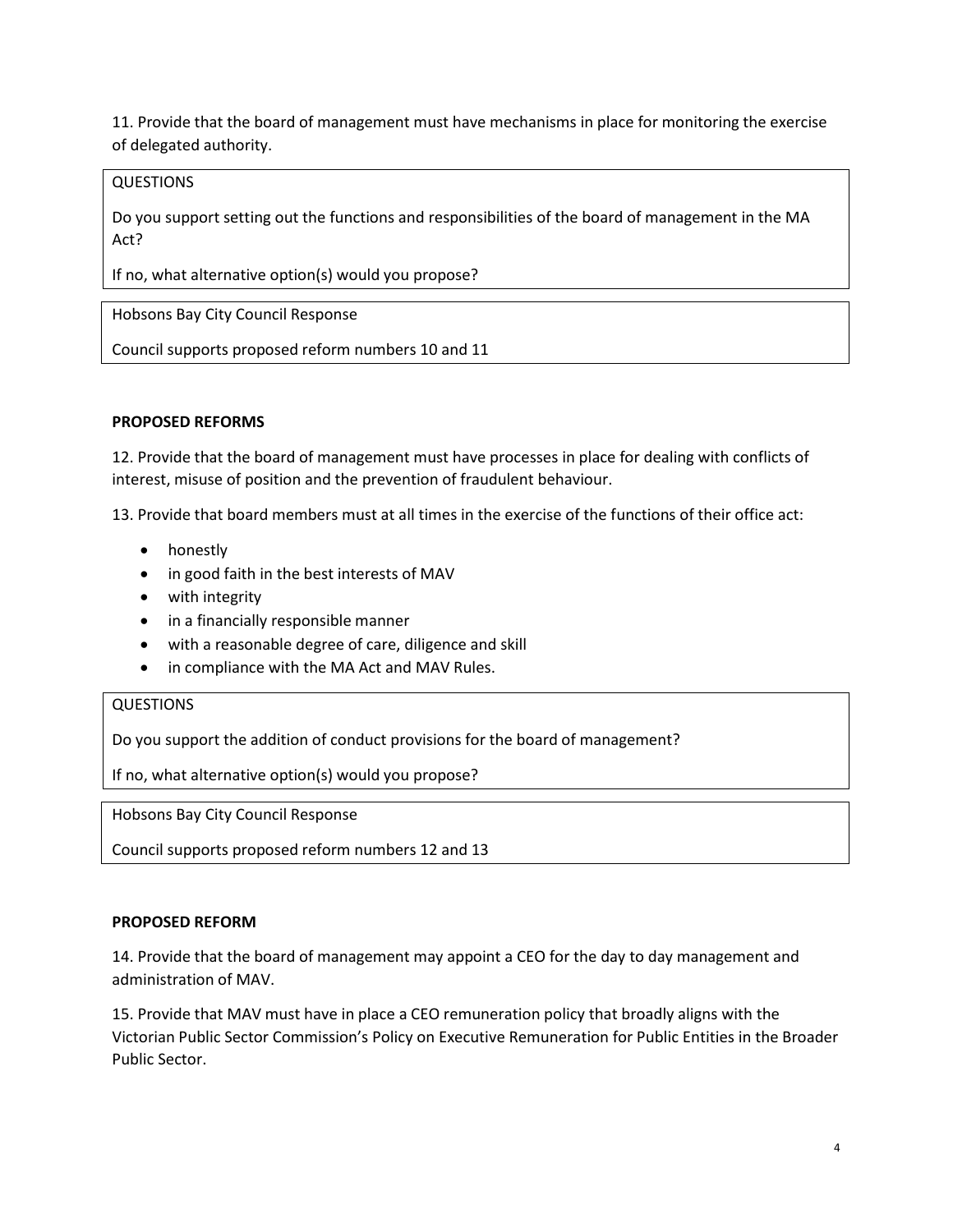# QUESTIONS

Do you support the requirement for a remuneration policy?

If no, what alternative option(s) would you propose?

Hobsons Bay City Council Response

Council supports proposed reform numbers 14 and 15

#### **PROPOSED REFORM**

16. Insert a provision that provides that MAV must comply with the following principles of sound financial management:

- manage financial risks prudently, having regard to economic circumstances
- undertake responsible spending and investment for the benefit of member councils
- provide services which are accessible and responsive to local government needs
- ensure full, accurate and timely disclosure of financial information.

17. Provide that MAV must keep proper accounts and records of MAV's transactions and affairs in order to sufficiently explain the financial operations and financial position of MAV.

18. Provide that, within four months after the end of each financial year, MAV must prepare and have independently audited financial statements in accordance with the Australian Accounting Standards. The financial statements must be included in the annual report for the relevant financial year and contain such information as is necessary to give a true and fair view of the financial transactions and state of affairs of the insurance scheme.

#### QUESTIONS

Do you support the principles of sound financial management?

If no, what alternative option(s) would you propose?

Hobsons Bay City Council Response

Council supports proposed reform numbers 16, 17 and 18

#### **PROPOSED REFORM**

19. Insert a provision that provides that the board of management must develop a strategic plan for the implementation of the strategic direction set by the State Council.

20. Provide that MAV must develop an annual report setting out MAV's performance against the objectives set out in the strategic plan.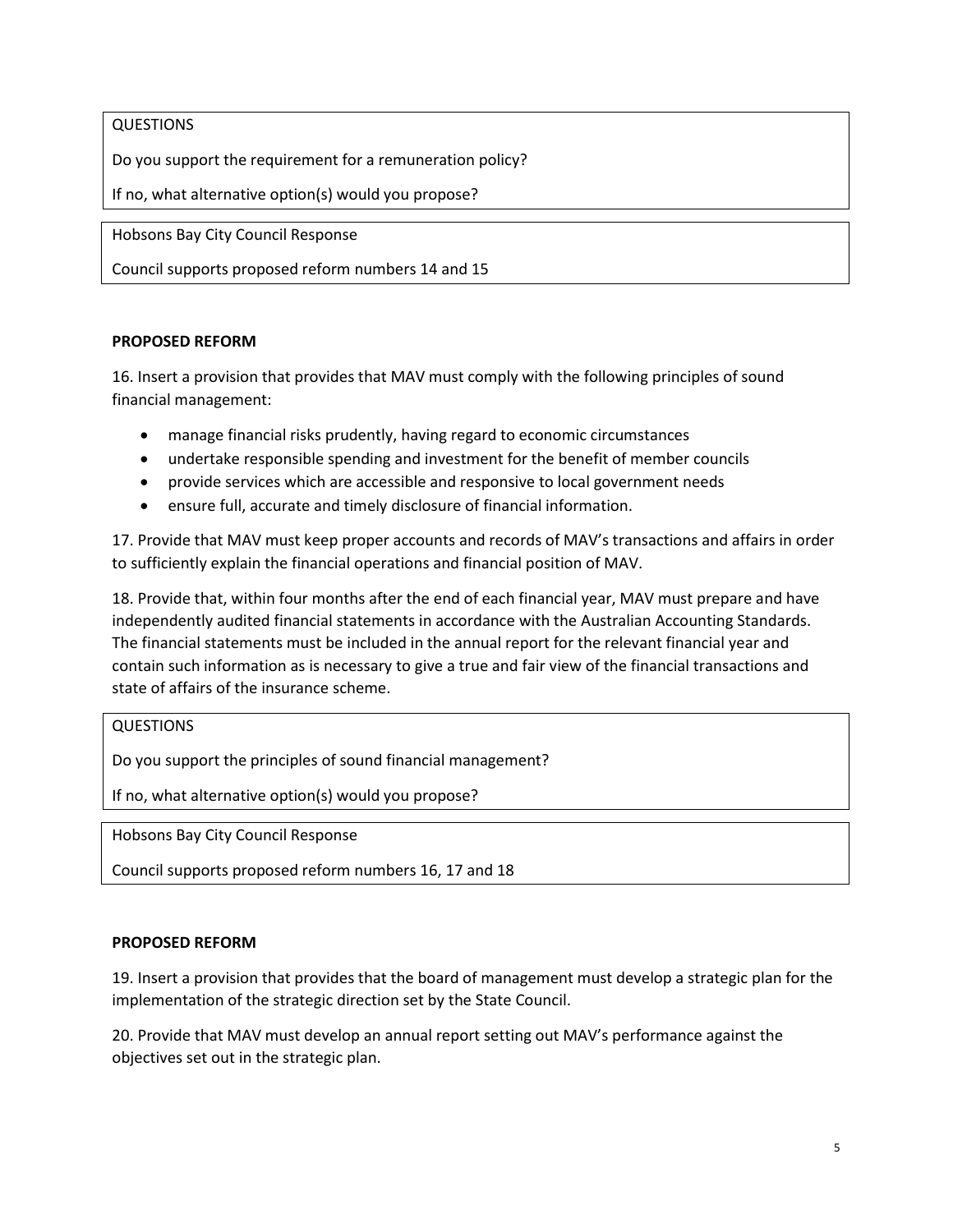21. Provide that, within four months after the end of each financial year, MAV must submit the annual report to the annual general meeting of MAV and lodge with the Minister a copy of the annual report to be tabled in both houses of Parliament.

# **QUESTIONS**

Do you support increased accountability to the member councils and the Minister as set out in the proposed reforms?

If no, what alternative option(s) would you propose?

Hobsons Bay City Council Response

Council supports proposed reform numbers 19, 20 and 21

# **PROPOSED REFORMS**

22. Insert a provision to require MAV to adopt a procurement policy detailing the principles, processes and procedures that will apply to all purchases of goods and services by MAV.

23. This procurement policy would need to specify: **D** the circumstances in which MAV will invite tenders or expressions of interest from any person interested in undertaking the contract

- the form and manner in which MAV will undertake tenders or expressions of interest
- a process to regularly review contractual arrangements to ensure they are achieving value for money
- a process to manage conflicts of interest.

24. Insert a provision to provide that when MAV is carrying out procurement activities on behalf of councils, MAV must provide information to councils on the specifications of the tender and how the tender process was undertaken, and seek to facilitate share service arrangements.

# **QUESTIONS**

Do you support the requirement for MAV to adopt a procurement policy?

If no, what alternative option(s) would you propose?

Hobsons Bay City Council Response Council supports proposed reform number 22

Hobsons Bay City Council Response to Reform 23 How does MAV assess the needs of its members in procurement contracts? How will feedback be provided to Councils?

Hobsons Bay City Council Response to Reform 24 Shared services arrangements must be by agreement with Council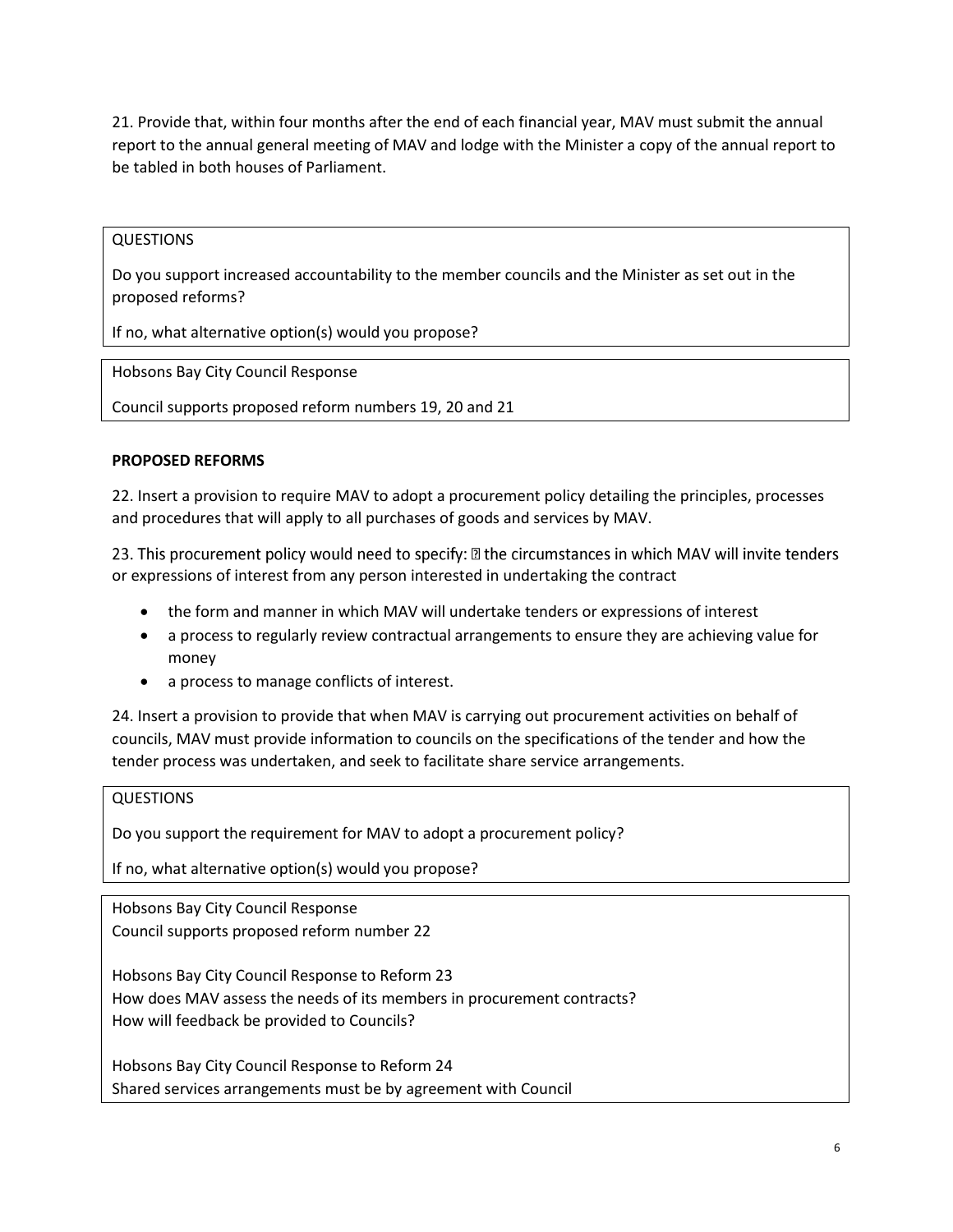### **PROPOSED REFORM**

25. Provide that MAV establish an independently chaired internal audit and risk committee to review the effectiveness of MAV's financial reporting and risk management frameworks.

# QUESTIONS

Do you support the requirement to establish an audit and risk committee as detailed in the proposed reform?

If no, what alternative option(s) would you propose?

Hobsons Bay City Council Response

Council supports the audit process and recognises the importance of an internal audit committee with independent members

### **PROPOSED REFORM**

26. Retain the requirement for MAV to provide mutual liability insurance for the benefit of Victorian councils and any other sector if expansion of the fund is in the interest of the participating Victorian member councils

27. Provide that the Minister must ensure a review of the insurance provisions in the MA Act is completed every five years to determine whether the provisions remain appropriate.

#### QUESTIONS

Do you support the inclusion of a regular review mechanism to assess whether the provisions relating to MAV's insurance functions remain appropriate?

If no, what alternative option(s) would you propose?

Hobsons Bay City Council Response Council supports proposed reform number 26

Hobsons Bay City Council Response to Reform 27 Council submits, the time review period be less than five years